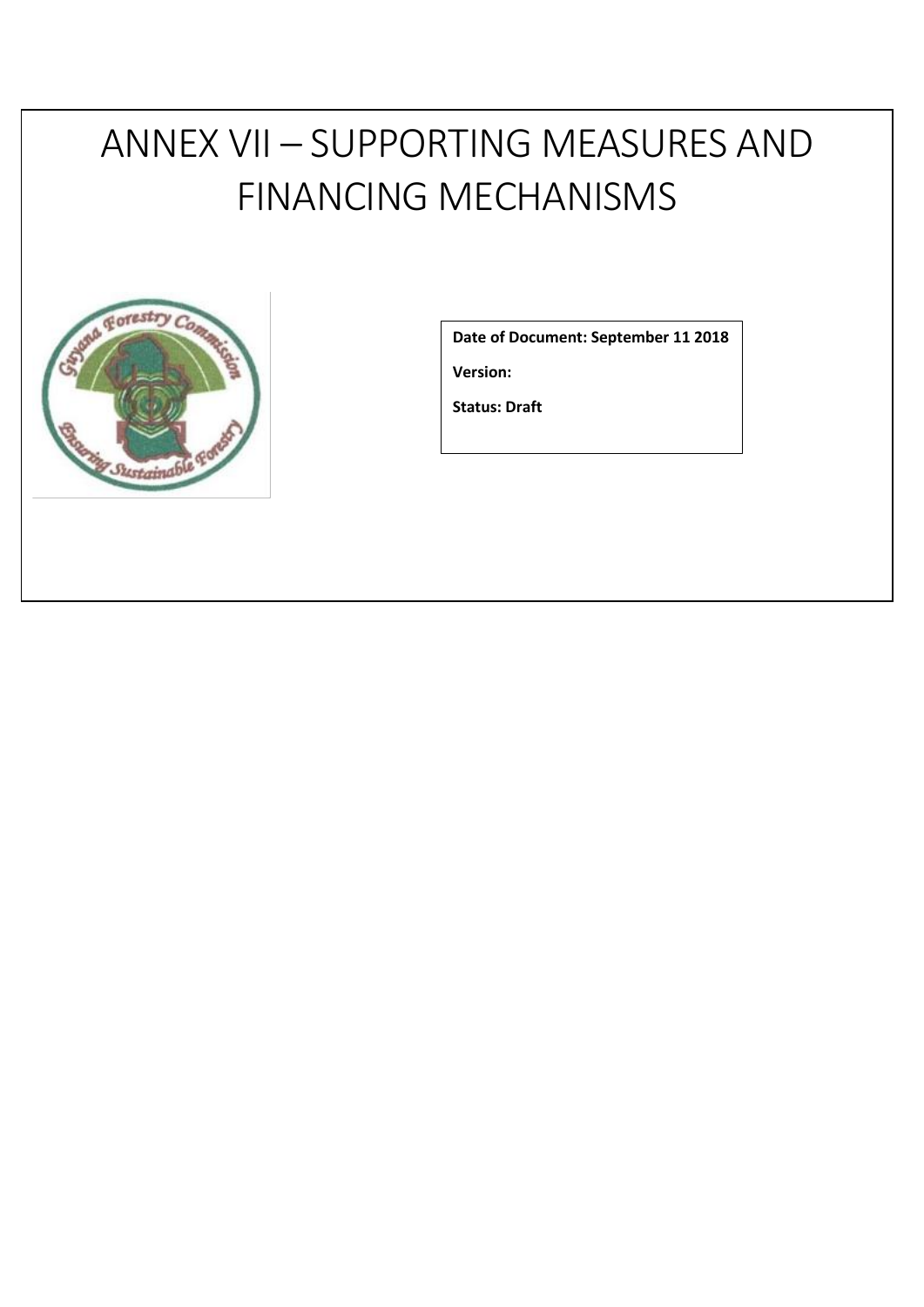## **ANNEX VII**

## **SUPPORTING MEASURES**

The forest sector in Guyana remains an important contributor to the national economy, generating employment and contributing to poverty reduction. The forest sector is also key for interventions in Guyana's Green Development Agenda in attracting resources from the international community to ensure the conservation and sustainable utilisation of its forest resources. In complimenting resources from the international community, Guyana commits to include funding from national budgetary allocations to support the development of the valueadded sector of the industry.

Guyana will take a range of supporting measures, as indicated in Article 15(1) of this Agreement, in cooperation with the Union and its Member States and other development partners to implement this Agreement effectively. These include measures to:

- 1. Strengthen implementing structures to ensure effective coordination
- 2. Strengthen the regulatory and legal framework
- 3. Support the development and operationalisation of the GTLAS
- 4. Build capacity
- 5. Communicate
- 6. Monitor the implementation of the Agreement
- 7. Monitor the impacts of the Agreement
- 8. Create a dedicated space for dialogue on land tenure, land use and conflicts
- 9. Carry out market improvements and industry development
- 10. Finance mechanism for implementing the Agreement

Possible supporting measures are outlined below. These will be further developed into detailed action plans at an early stage of the implementation of this Agreement.

#### 1. STRENGTHEN IMPLEMENTING STRUCTURES TO ENSURE EFFECTIVE COORDINATION

Institutional structures will be strengthened to enable smooth operation and coordination between Government and non-government bodies involved in implementing this Agreement, namely the FLEGT VPA Secretariat, the Government Coordination Body and the National Implementation Working Group (NIWG). In preparation for implementation, support to build capacity within these structures will be a priority.

#### 2. STRENGTHEN THE REGULATORY AND LEGAL FRAMEWORK

Parallel to the implementation of the GTLAS, Guyana will examine the regulatory and legal framework applicable to the forestry sector with the aim of strengthening and implementing all relevant policies, laws, regulations, statutes, strategies, guidelines, voluntary measures and codes of practice and conduct. Key measures may include:

- a) Review and improve the efficiency of the regulatory framework;
- b) Review and improve the coherence of the legal framework;
- c) Develop and implement regulations related to due diligence;
- d) Develop and implement regulations related to the WTS;
- e) Develop and implement codes of practices related to the forest sector;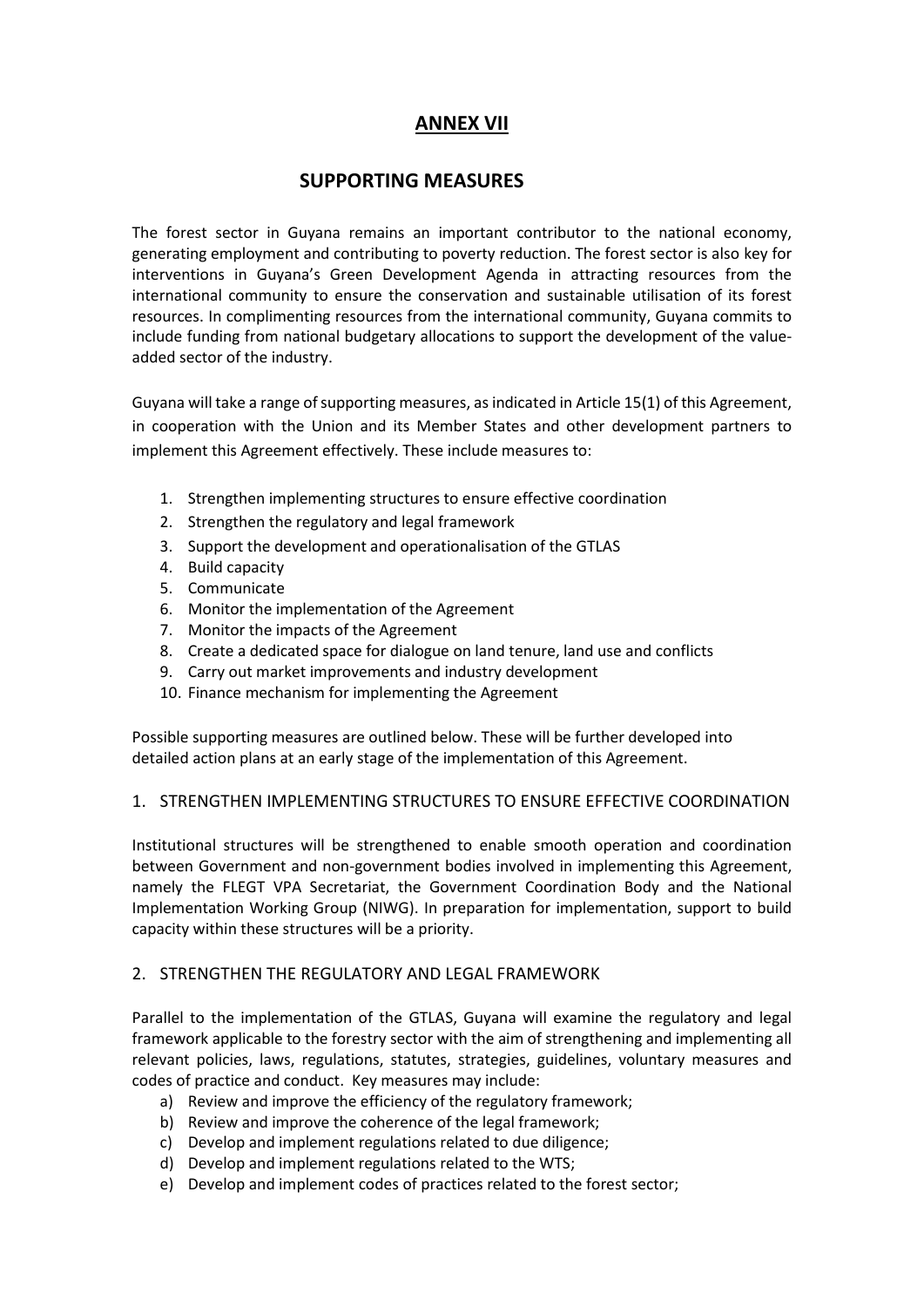f) Develop and encourage the implementation of codes of practices for Amerindian villages .

## 3. SUPPORT THE DEVELOPMENT AND OPERATIONALISATION OF THE GTLAS

The GTLAS will build on existing systems and structures already operating in Guyana. Support is required to upgrade systems to ensure verification of compliance with the legality definition contained in Annex II and with the supply chain controls and procedures described in Annex V. The supporting measures will focus on action needed to establish the functional capacity across a number of different Ministries and Government Agencies and on the introducing independent audit. They involve expanding and updating the WTS, as well as establishing the legality verification function, the FLEGT licensing system, the independent audit function and the complaint mechanism.

### 3.1. Supply chain (WTS)

Guyana will expand and update the system of traceability and verification to ensure the near real-time availability of information throughout the supply chain to ensure compliance with GTLAS requirements as set up in Annexes II, IV and V. The key enhancements to the existing system include the following:

- a) Upgrade GFC's internal databases.
- b) Develop and deploy the Central Information Database (CID) for securely archiving compliance data and information related to each FSO.
- c) Improve Information and Communication Technologies systems for reliable and secure transmission and exchange of data and information (especially from hinterland areas) between all Ministries and Government Agencies involved in the GTLAS verification activities, and among the various GFC divisions and units involved in implementing the Agreement.
- d) Upgrade the WTS to allow for the online submission of supply chain-related information by FSOs.
- e) Upgrade the WTS to allow for the validation and reconciliation of supply chain data by the GFC.

#### 3.2. Control and verification

Guyana shall develop systems for the verification of compliance with all indicators within the Legality Definition and for the supply chain controls. Key measures may include:

- a) Expand the roles and responsibilities, including by developing detailed procedures, of GFC's current Internal Audit Unit to include the auditing of the elements of the GTLAS under the GFC;
- b) Support active monitoring of the GTLAS through audits conducted by the Internal Audit Unit.
- c) Develop and implement procedures for the control and verification of the compliance with the Legality Definition and the supply chain controls.

#### 3.3. Licensing

Guyana shall develop a unit and implement detailed procedures for the issuing of FLEGT licences and Export Certificates as well as for the necessary inter-agency coordination. The key enhancements to the existing system include the following:

a) Create and set up the Management Information System Unit (MISU) to input, verify, update, and store data on FSOs legal compliance with the requirements of the GTLAS; .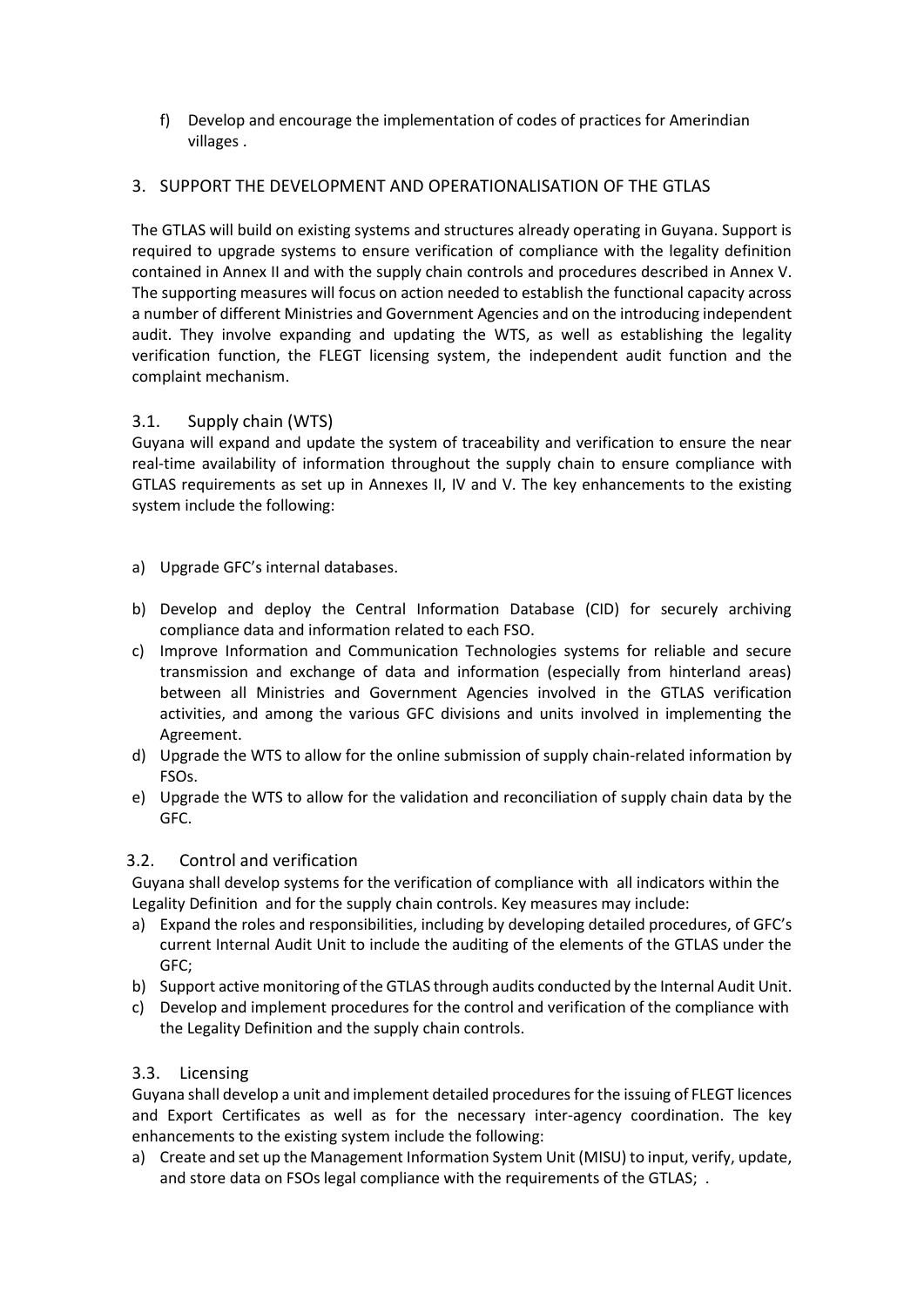- b) Create and set up the Timber Legality and Trade Unit (TLTU) in charge of issuing FLEGT licences and Export Certificates;
- c) Develop the FLEGT licensing system;
- d) Create and develop procedures with other agencies involved in the GTLAS, in particular Customs, to ensure the good functioning and efficiency of the licensing process for export.

### 3.4. Independent audit

Guyana will contract upon the provision of non-objection by the JMRC an independent auditor to evaluate the functioning of the system, identify potential gaps, and determining corrective actions to improve the operation, credibility, and efficiency of the GTLAS.

### 3.5. Complaint mechanism

The complaint mechanism will identify, record and manage cases of non-compliance by FSOs of their legal requirements under the GTLAS, until their resolution. The key support measures needed to implement the complaint mechanism are:

- a) Developing and implementing procedures for receiving, handling and resolving complaints regarding all Ministries and Government Agencies involved in the GTLAS. The mechanism should allow the receipt, handling and resolution of complaints from FSOs and the general public, during the implementation phase of the GTLAS and during the licensing phase of the VPA.
- b) Developing an effective stakeholder complaints mechanism to ensure that concerns from communities and FSOs are articulated and communicated to the relevant body.

### 3.6. Joint Evaluation of the GTLAS

The GTLAS will undergo an independent assessment on the basis of the criteria set out in Annex VIII to determine whether it fulfils adequately its functions and thus the FLEGT licensing scheme can commence.

#### 4. BUILD CAPACITY

All parties involved in implementing this Agreement in Guyana will require some capacity building, including: technical training for Ministries and Government Agencies and their staff, including the Forestry Training Center Inc. (FTCI), the FLEGT VPA Secretariat, the GFC, the Revenue Authority and the Ministry of Social Protection; training and building administrative capacity of logging associations and Amerindian Villages; training of civil society; training of FSOs other than logging associations and Amerindian villages.

#### 5. COMMUNICATE

Communication supports the implementation of the Agreement by means of encouraging the involvement of all concerned stakeholders, ensuring public access to information, promoting the image of the Guyanese timber and forest sector and promoting the benefits of this Agreement among the stakeholders and the wider public. To this end, key measures to ensure effective communication of the results as well as impacts of this Agreement may include: implementing a communication strategy; organising annual national level consultation/awareness raising sessions; providing annual updates on advances on key milestones on the implementation of the Agreement through the GFC's website, social media forums, the local press and local radio sessions; maintaining a digital and regularly updated record of all stakeholders' feedback; and developing an information exchange platform for consistent dissemination of information.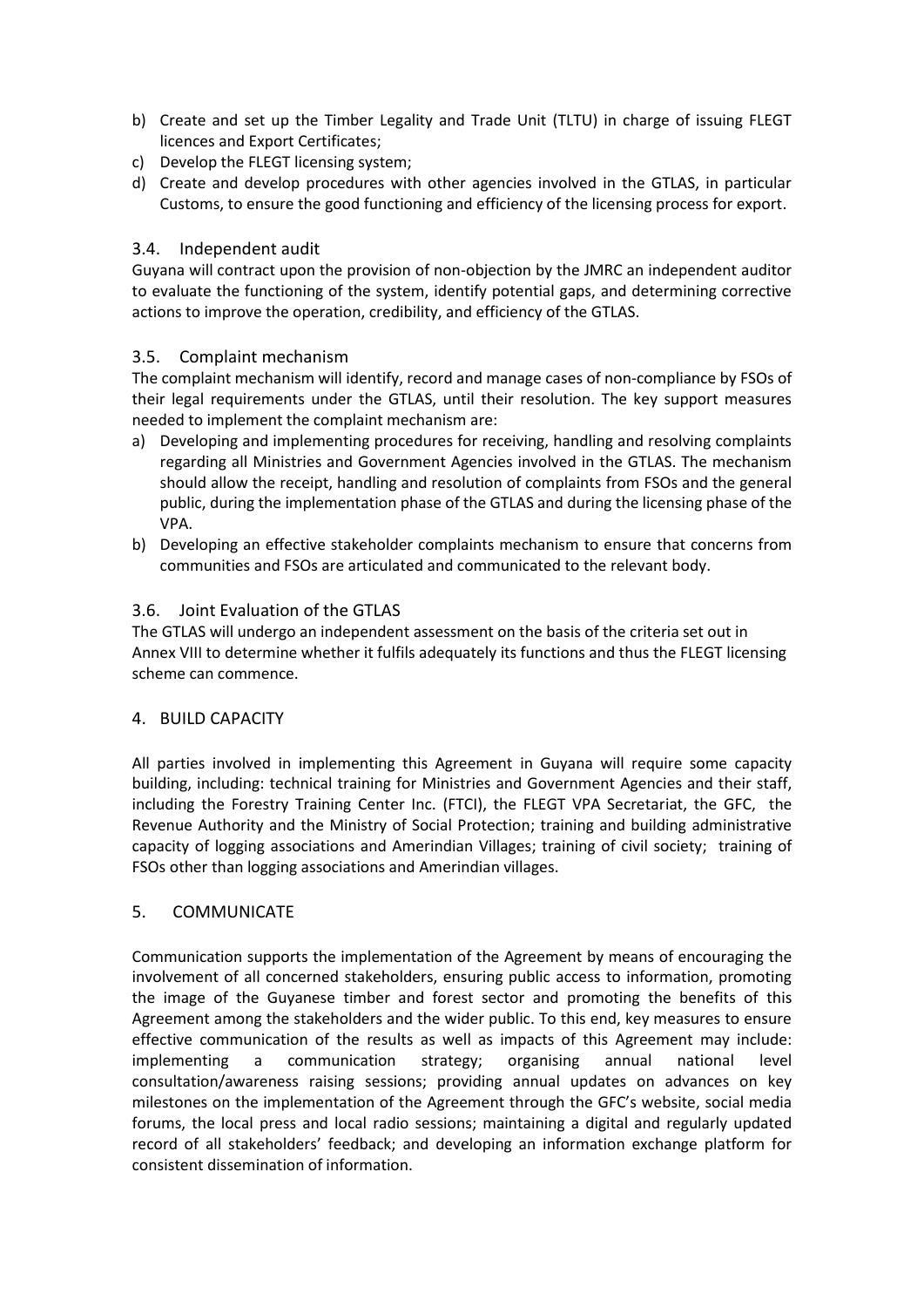#### 6.MONITOR THE IMPLEMENTATION OF THE AGREEMENT

The Joint Monitoring and Review Committee (JMRC) shall have overall responsibility for monitoring the implementation of the Agreement. In addition, other stakeholders, including from the private sector, civil society and indigenous peoples, will monitor the implementation of the Agreement and, in so doing, contribute to the effective implementation of the GTLAS. To this end, key measures may include support to the National Implementation Working Group (NIWG) and stakeholders, including from the private sector, civil society and indigenous peoples, to effectively monitor the Agreement and GTLAS implementation.

#### **7.** MONITOR THE IMPACTS OF THE AGREEMENT

Monitoring the social, environmental and economic impacts of the Agreement is necessary to ensure that it achieves its intended aims. To this end, key support measures may include: establishing a monitoring system or improving existing systems where necessary, including baselines and agreed indicators covering elements such as forest management and forest condition, livelihoods, governance; revenue generation and economic development, market performance; establishing and implementing synergies between the Agreement and the REDD+ mechanism. The JMRC shall establish effective monitoring as indicated in Annex X.

#### 8. CREATE A DEDICATED SPACE FOR DIALOGUE ON LAND TENURE, LAND USE AND CONFLICTS

Although the purpose of this Agreement is not to address land issues, a coordination mechanism providing a dedicated space for dialogue on land tenure, land use and conflicts over land use among all concerned parties is instrumental in strengthening governance and law enforcement. In that context, complaints relating to Amerindian land issues that are brought to the attention of Government Ministries and Agencies in the framework of the implementation of this Agreement will be channelled to the Grievance and Redress Mechanism of the current Amerindian Land Titling Project and its successor entity beyond the life of that project. To this end, support will be provided to the Grievance and Redress Mechanism and its successor.

#### 9. CARRY OUT MARKET IMPROVEMENTS AND INDUSTRY DEVELOPMENT

#### 9.1 International market

To ensure that the forest sector in Guyana continues to be a key contributor to the local economy, generating employment opportunities in urban and rural areas and contributing to poverty reduction, Guyana will develop a marketing strategy to promote access of Guyanese forest products to the Union's market during the development and the licensing phase of the GTLAS.

#### 9.2 Domestic market

The supply of legal and quality timber products on the domestic market is imperative to safeguard against any illegal activities that may undermine the Agreement'simplementation. To this end, key measures may include: assessing the barriers to legality compliance on the domestic market; improving the legal framework relating to the domestic market; developing